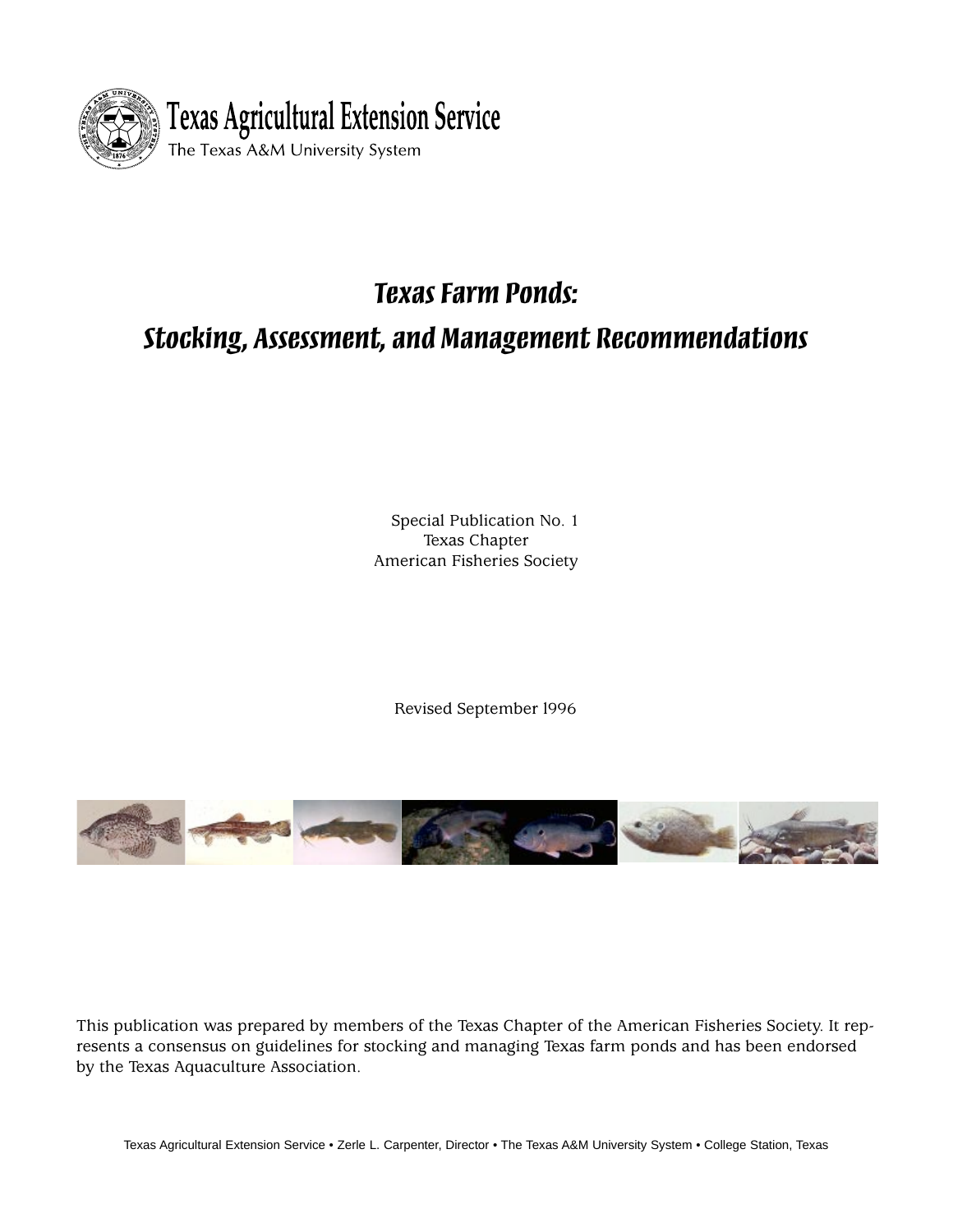Most farm ponds and small impoundments in Texas are not managed at their highest potential for fish production.This is especially unfortunate, since an estimated 20 percent of fishing trips in Texas are to these waters. This publication presents a concise set of guidelines for stocking and managing fish in new, renovated, or old ponds.

This publication was prepared by the Texas Chapter of the American Fisheries Society to provide information to the pond owner who has little or no knowledge of fishery management. Specific information on assessment techniques, interpreting assessment data, and corrective management are included to help the pond owner develop long-range management plans.

This information is intended primarily for ponds less than 5 acres in surface area, but it may be useful for larger impoundments as well. However, you should discuss the management of these larger bodies of water and/or unusual management problems with a qualified fisheries biologist. Stocking and management advice is available from various state and federal agencies, universities, private consultants, and fish farmers.

# *Management Considerations And Objectives*

Before you can develop a management plan for your pond, you must first decide on objectives that are both desirable and attainable. These objectives will be influenced by your preferences for certain species and sizes of fish, the pond's basic productivity, and your interest in and commitment to increasing that productivity.

#### *Pond Characteristics*

**Pond Size.** The size of your pond is the major factor that will determine what fish you need to stock, the degree of management needed to maintain these fish, and how many fish you can harvest each year. Most farm ponds in Texas are built for livestock watering and are less than 1 acre in surface area. Although owners of small ponds traditionally want "bass in their tanks," these small ponds are really not suited for bass populations. Bass harvest in small ponds is especially difficult because over-fishing may allow overpopulation of forage species, while under-fishing may lead to a forage deficiency that reduces bass growth. In small ponds, it is usually better to stock catfish

alone, since they provide more fishing recreation and food for the table and they can be fed commercially prepared feed. Ponds larger than 1 surface acre are more suitable for more than one species. If these larger ponds are stocked, managed, and harvested properly, you can expect many years of satisfactory fishing for all sport species. Or, if you prefer, they can also be managed for catfish only.

Many pond owners have difficulty estimating the surface area of their ponds. It is easy to overestimate, and this often leads to overstocking. If your pond fluctuates considerably in surface area, stock it based on the average annual low-water surface area. Remember that 1 surface acre contains 43,560 square feet. Formulas for calculating the surface area in acres of the most common pond shapes (square or rectangular, triangular, and round) are provided below to assist you in determining the size of your pond. All dimensions should be measured in feet.



**Muddy Water.** Some Texas ponds tend to stay muddy. This muddiness is caused by suspended clay particles in the water; don't confuse it with the turbidity resulting from a plankton bloom. Muddy waters hinder the growth of organisms the fish eat and may also affect the reproduction and growth of the fish themselves. Suspended soil particles in pond water can result from watershed erosion, wave action, large populations of bullheads or carp, or cattle wading into the water and stirring the mud. Correcting the problem usually causes the material to settle to the bottom of the pond. If, however, the suspended material is colloidal clay particles, it will not settle out, and you must add organic material or chemicals to the water to correct the situation. In muddy water, bass do not usually do well, and you should stock only catfish. Sources of more information about clearing muddy ponds are listed in the References section.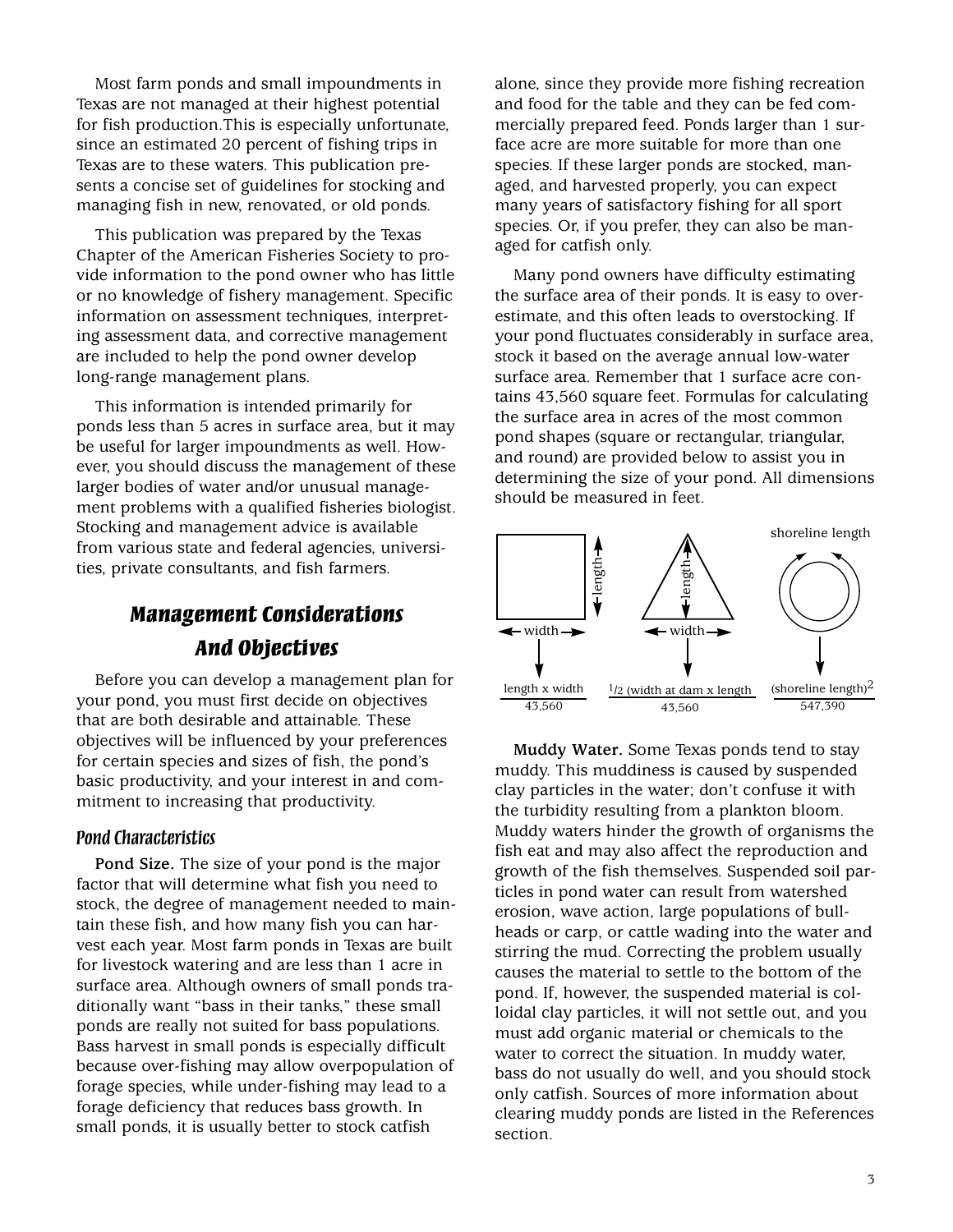**Total Alkalinity.** Ponds in different areas of the state have different water chemistry, caused by factors like soil type, water sources, and watershed. The water chemistry in a pond affects the primary productivity, which in turn determines the number of fish to stock. One characteristic that controls the ability of a pond to produce food for fish is alkalinity. Alkalinity is the measure of buffering capacity. If you plan to fertilize, you should have the alkalinity checked. Total alkalinity should be at least 20 parts per million (ppm) if your fertilization program is to be effective. If the alkalinity is less than 20 ppm and you want to fertilize, agricultural limestone can be added to increase alkalinity. Your county Extension agent, local Natural Resources Conservation Service office, Texas Parks and Wildlife fisheries biologist, or information in the References can help you estimate the alkalinity in your pond and provide guidance for adding lime.

**Water Fluctuation.** Ponds in different parts of the state experience different annual rainfall and evaporation rates. While East Texas farm ponds are usually full most of the year, South and West Texas ponds may experience drastic draw-downs during the summer months. These draw-downs concentrate all the fish in small areas and can reduce populations through either predation or oxygen depletion. You can minimize the impact of such draw-downs by providing deep water (12 to 16 feet) in part of the pond. If your pond is subject to drastic draw-downs, stock it based on its size during the draw-down.

**Fertilization.** Commercial inorganic fertilizer can greatly increase fish production in ponds. Fertilization will not only increase the basic productivity of a body of water but, when properly managed, it will control aquatic vegetation in water deeper than 2 feet. Too much fertilizer can, however, lead to oxygen depletion in the pond. Do not fertilize muddy ponds, ponds that have a continuous water flow, or ponds that are stocked with catfish only and fed more than three times a week. Because of the increased production in properly fertilized ponds, higher stocking rates are recommended for them.

Any type of water-soluble granular or liquid fertilizer may be used. Use about 1 to 2 pounds of nitrogen (N) and 8 pounds of phosphorous  $(P_2O_5)$ per acre per application. Nitrogen may not be needed for some older ponds. Apply granular fertilizer on a platform or plastic bag in shallow

water. Dilute liquid fertilizer about 10 to 1 with water and apply it on the pond surface. Begin pond fertilization in the spring when the days become consistently warm. Check the response with an 8-inch diameter disk made of metal or plastic and painted black and white (this is called a "secchi disk"). Make fertilizer applications at 1 to 2-week intervals until the disk is no longer visible 24 inches below the water surface (this indicates a secchi disk value of 24). Wait until the disk is visible deeper than 24 inches before making additional treatments. Continue fertilizing until late September.

Do not fertilize muddy ponds, ponds infested with aquatic weeds, or ponds that are flushed with large volumes of water until these problems are corrected. Several available publications (listed in the References section) give detailed instructions for pond fertilization; consult them before beginning a fertilization program for your pond.

#### *Fish Species*

**Channel and Blue Catfish.** These species do well in most pond environments and can be stocked alone in ponds of any size or as a supplement to bass and forage populations in ponds larger than 1 acre. Channel catfish are more available for stocking, although some pond owners prefer blue catfish or a combination of the two species.



**Largemouth Bass.** This species is the most sought-after sport fish in Texas and, in almost all multi-species pond environments, it is the primary predator. The northern largemouth bass subspecies is native to Texas and has been widely stocked since the turn of the century. Although the Florida subspecies grows to a larger size, it is more sensitive to very cold temperatures and more difficult to catch than the native (northern subspecies) bass. Because of its sensitivity to cold, Florida largemouth should not be stocked alone in ponds in the Texas Panhandle.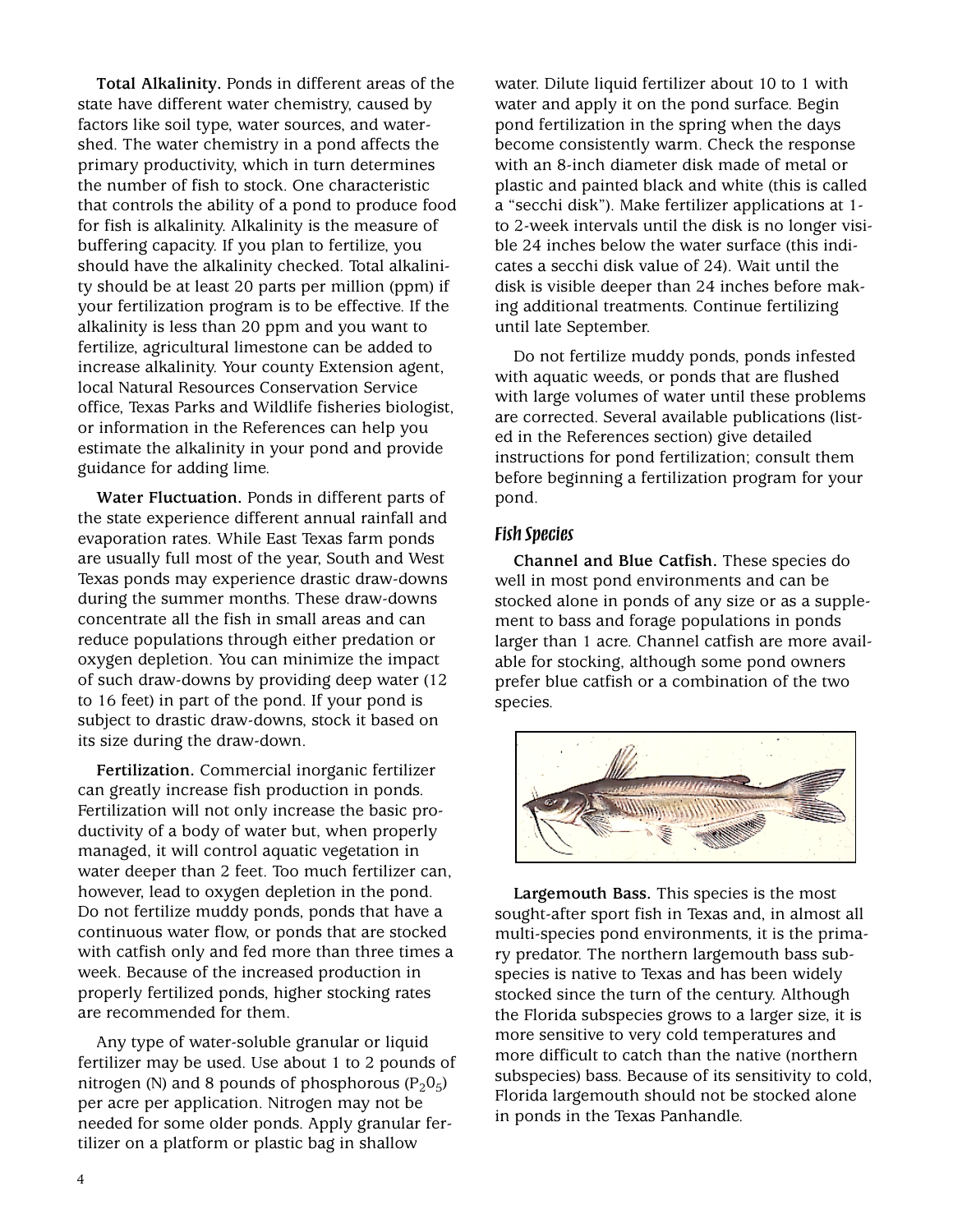The native bass and Florida bass are often crossed to produce an intergrade offspring, commonly referred to as the F1 "hybrid." The F1 may provide some of the advantages of both species. Florida largemouth will interbreed with natives, so if both subspecies are stocked in the same body of water, a mixture of Floridas, natives, hybrids, and back-crosses of various mixes will eventually occur.



**Bluegill.** Many pond owners are reluctant to stock ponds with bluegill because of the fish's reputation for overpopulation. The bluegill is, however, a fine sport fish and the only fish species which can produce the large numbers of small fish needed to provide food for bass. Without them, a quality bass population will probably not develop. Overpopulation of bluegills most commonly occurs because of excessive escape cover (aquatic vegetation) or over-harvesting of the bass in the first season of fishing—both of which reduce predation on the young bluegills (See Proper Harvest Section). Coppernose bluegill is a unique strain that reaches larger sizes in Texas ponds than other varieties. If you have a strong interest in bluegill fishing, consider stocking this species.



**Redear Sunfish.** Redear sunfish can be stocked with bluegill in Texas ponds as supplemental forage. This species is also a fine sport fish and can increase angling opportunities. Because they eat snails, they may also reduce fish parasites within a pond.

**Hybrid Striped Bass.** Hybrid striped bass are another sport fish that can be stocked in any size pond to provide additional sport fishing. They will readily accept artificial feeds, but they will not reproduce in ponds. Hybrids can be stocked alone, with fathead minnows or sunfish, or in bass-bluegill ponds. Consult a biologist if you plan to stock these fish.

**Fathead Minnows.** The fathead minnow is a relatively slow swimmer (very vulnerable to predation), and therefore offers no benefit when stocked in ponds containing established bass populations. However, they are very useful when stocked with catfish that are not being fed regularly or in new bass-bluegill ponds to increase first-year growth of the bass and bluegill.



**Threadfin Shad.** This species is an excellent supplemental forage species for bass, but, like the fathead, it generally cannot withstand bass predation for an extended period of time in a small pond. They are also sensitive to cold temperatures and perform best in South Texas, but they can survive mild winters in North, East, and Central Texas. A fertilization program will greatly increase the success of threadfin introductions by reducing water clarity and increasing productivity.

**Grass Carp (White Amur).** This species, when stocked in proper numbers, can provide longterm, cost-effective control of submerged aquatic vegetation in ponds. However, only specially produced sterile (triploid) grass carp are legal in Texas ponds, and a special permit is required. Contact the Texas Parks and Wildlife Department for details.

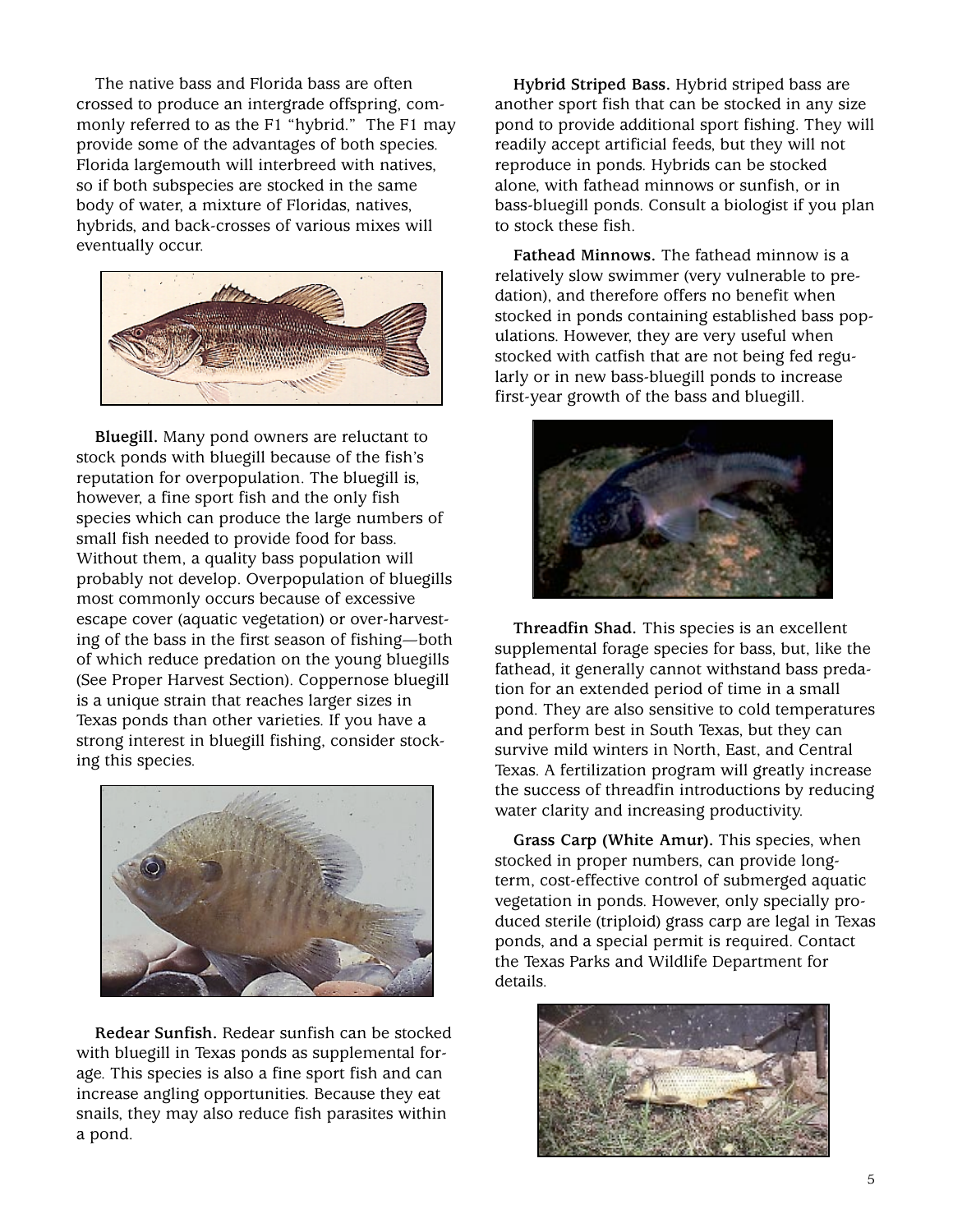**Undesirable Fish.** Many other species of fish have been stocked in Texas ponds, but none have been as consistently successful as largemouth bass, channel catfish, bluegills, redear sunfish, fathead minnows, or combinations of these fish. While other species may do well in streams, lakes, or reservoirs, they often cause problems in ponds or are not suited for pond environments. Do not stock the species listed below or any species not listed without first consulting a fisheries biologist.

**Crappie** are very undesirable for stocking in ponds. They compete with bass for food, eat small bass, and tend to overpopulate and become stunted.



**Hybrid sunfish** are often touted as a "superfish." However, the crosses used to produce these hybrids are not good forage fish and should not be stocked with bass. Hybrid sunfish perform best when stocked alone or with channel catfish and fed regularly with a commercial catfish ration. Some reproduction can be expected, but the offspring will not be as desirable as the original hybrid. Eventually, pond renovation and restocking become necessary because of overpopulation and stunting.

**Golden shiners** are occasionally stocked in old ponds to increase forage for bass. They should not be stocked in new ponds.



**Carp, bullheads,** and **green sunfish** often are inadvertently stocked or enter the pond from the upper watershed, in-flowing streams, or downstream during spillway flow. Carp and bullheads are bottom feeders that can stir up the pond and cause muddy water. Bullheads and green sunfish







are notorious for overpopulating, particularly if bass populations are reduced.

**Flathead (opelousas or yellow) catfish** are often stocked in ponds by the pond owner or well-meaning anglers, but this is a big mistake. This predator consumes large numbers of all species of fish. An unbalanced pond can seldom be corrected by adding this fish.



#### *Planning For Stocking*

**Small Ponds.** Impoundments and reservoirs less than 1 surface acre in size are considered "small ponds" for the purposes of this publication. Most ponds in Texas are less than 1 acre in size, and many are less than  $1/2$  acre in surface area. These waters are almost always used for livestock, and fish management is usually not considered when the pond is built. But, after the pond is full of water, the owner often becomes interested in stocking fish.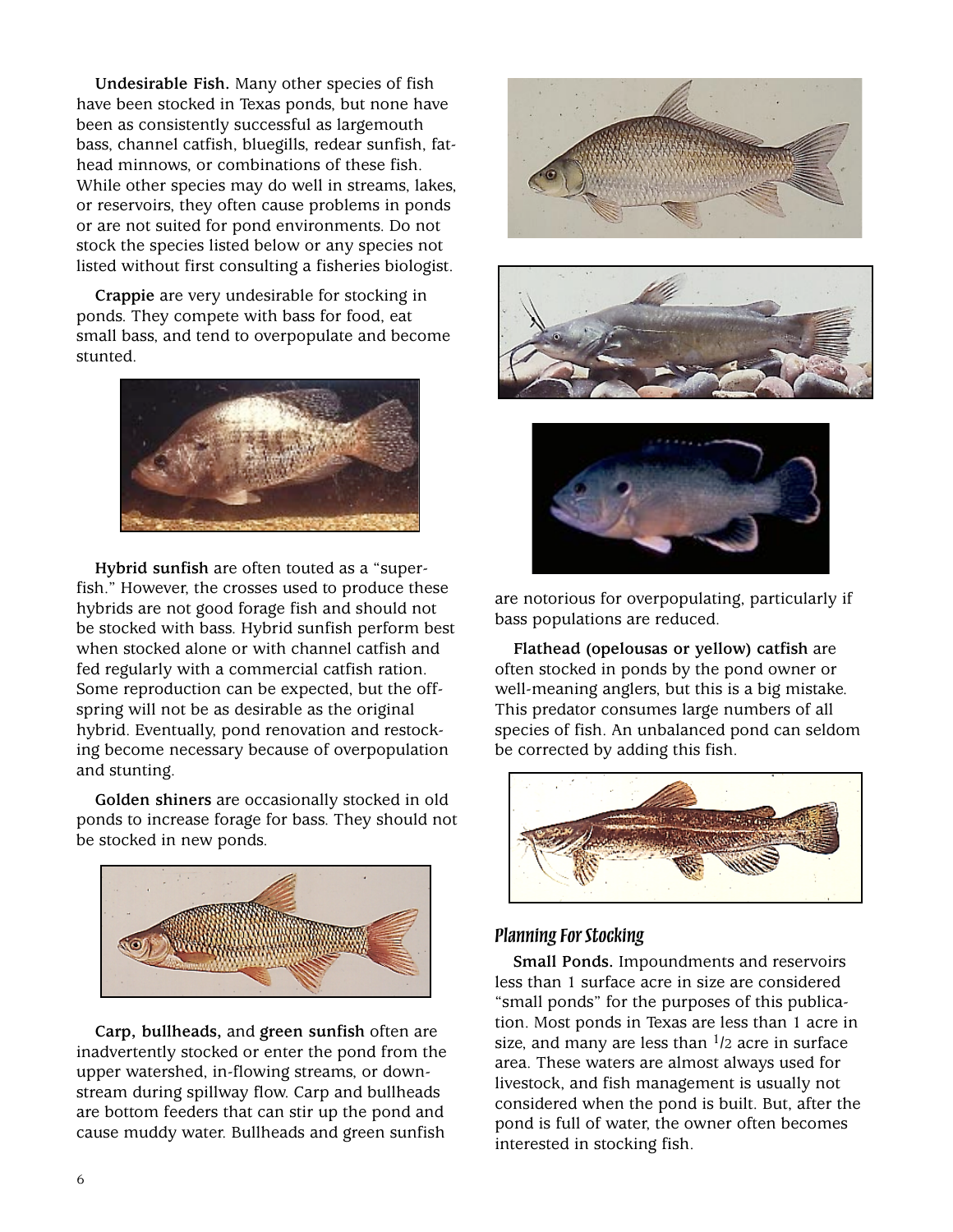Before stocking your small pond, remove any existing fish. New ponds should present no problems. Older ponds may have many different combinations of fish that will interfere with production. Avoid management hassles—clean out the pond. Consult the References for information on using rotenone to renovate ponds. Catfish are recommended for stocking in small ponds, since they provide the most fishing recreation and food for the table. Because catfish are more widely distributed and transportation costs of fish can be prohibitive, most small pond owners prefer to stock catfish, either channels or blues. Catfish may be stocked anytime; however, fish-eating birds can take a heavy toll from late October through April.

If you are feeding the catfish, feed them daily during the growing season (April through November), giving them the amount of feed they will eat in 10 to 15 minutes, but not more than 30 pounds per acre per day. Feed them about once a week during the other months. A daily feeding program with a good-quality commercial feed can result in 1 pound of fish gain for every 2 pounds of feed and will grow catfish to a catchable size in the shortest period of time. If daily visits to the pond are not practical, you can use an automatic feeder. Commercial catfish feed is available from feed and seed stores. Choose a good commercial floating or sinking pellet with at least 30-percent protein. Floating feeds may be more expensive, but they allow you to watch the fish while they feed, which reduces waste and provides entertainment.

Do not encourage catfish reproduction in small ponds by adding spawning devices or structures. Spawning will result in stunted fish. The total weight of the catfish should never be allowed to exceed the pond's carrying capacity (a maximum of 1,000 pounds per surface acre during the warm months). If your goal is to produce larger catfish, decrease the stocking rates accordingly. The probability of losing fish because of an oxygen depletion increases dramatically when the pond's carrying capacity is exceeded.

**Large Ponds.** For this discussion, ponds larger than 1 acre are considered "large ponds." Many large ponds are stocked with largemouth bass, and proper management of bass is the key to good fishing. Species stocked primarily to provide forage for bass are bluegill, redear sunfish, forage minnows, and possibly threadfin shad. A wellmanaged, fertilized farm pond should support 300 to 500 total pounds of fish per surface acre.

Channel catfish can be stocked to provide additional sport and will not interfere with the critical balance between bass and forage. Expect most or all of the reproduction to be removed by the bass, particularly in clear ponds. Muddy ponds and other large ponds, if desired, may be managed for catfish and fathead minnows alone, as recommended for small ponds.

Successful multi-species management in large ponds requires stocking combinations of species to achieve a balance between predators (largemouth bass) and their principal forage species (bluegill). A balanced pond will have:

- Annual reproduction by largemouth bass and bluegills.
- Bluegills of many different sizes to provide food for all sizes of largemouth bass.
- Sufficient growth of both species for satisfactory sustained catches by the angler.

Maintaining balanced bass and forage populations is important for good fishing. Proper harvest of intermediate-sized bass and proper stocking schedules are critical for maintaining this balance. Proper bass harvest is discussed in more depth elsewhere in this publication.

The stocking schedule depends mainly upon the size of the bass stocked. When you plan to stock fingerling (1- to 3-inch) bass, stock fingerling (1- to 3-inch) bluegills and redear sunfish, forage minnows, and catfish larger than 4 inches in the late fall, followed by the bass fingerlings the next spring. This schedule ensures that:

- The forage species and catfish are large enough when the bass are stocked that the bass will not deplete the original stocking of the forage fish and catfish.
- The forage species will have had an opportunity to spawn, creating a food supply for newly stocked bass.

If adult (longer than 3 inches) bluegills and redear sunfish are used, you may stock them either simultaneously with the fingerling bass or in the late fall followed by the fingerling bass the next spring.

Large bass and bluegill are sometimes used to stock new ponds, but this practice is not recom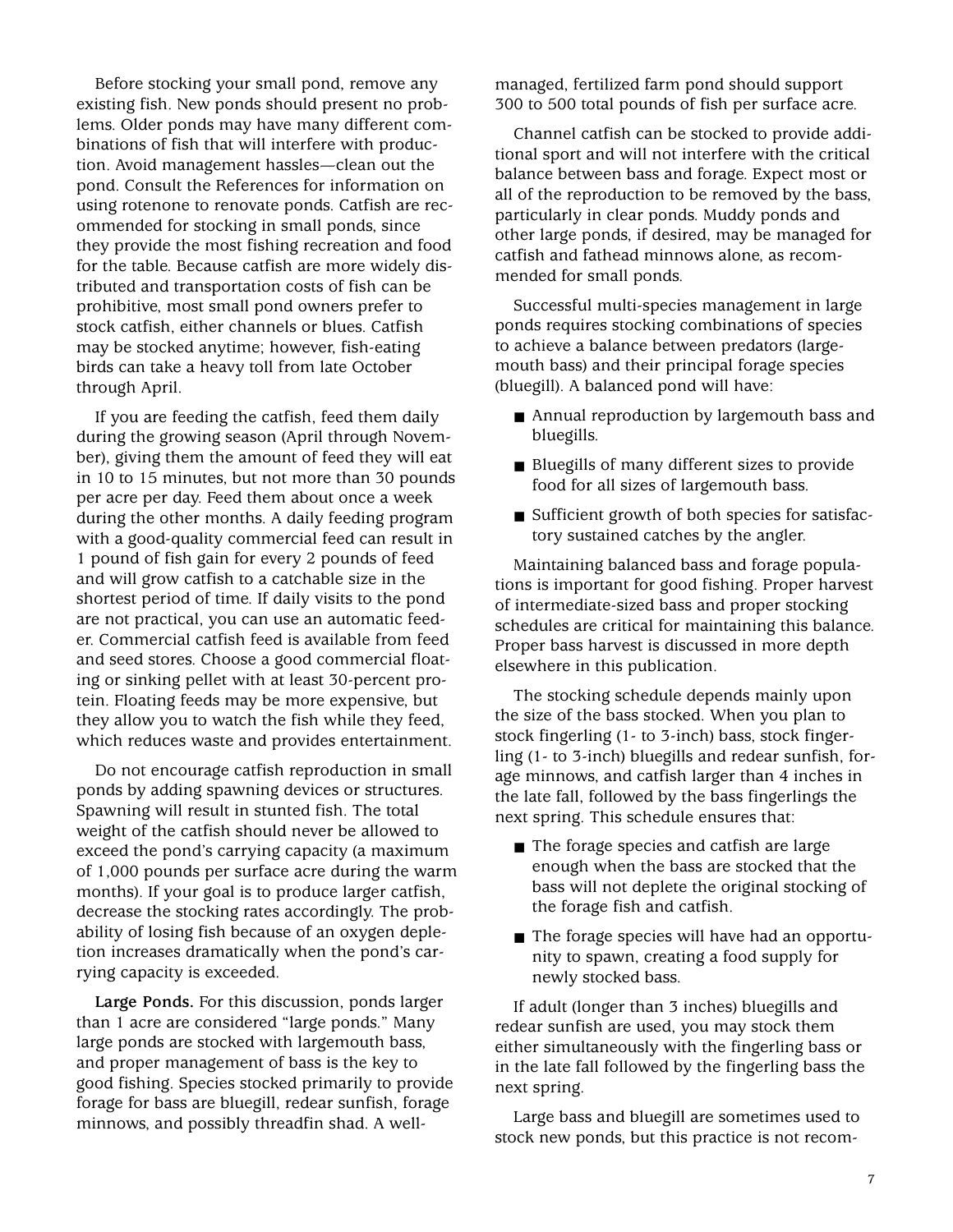mended because it makes the achieving a proper balance less certain.

#### *Stocking Guide*

Recommended numbers of fingerling fish to be stocked in small or large ponds are shown in Table 1.

#### *Proper Harvest*

**Bass.** Improper harvest of largemouth bass ruins future fishing in Texas ponds more often than any other cause. Pond owners and other anglers often overharvest bass in the first season of fishing, allowing bluegills to overpopulate. No bass should be removed for the first 2 years after stocking.

You can reduce the chances of overharvesting the bass by making your pond off-limits to everyone. But this is not recommended, because underfishing can lead to about as many problems as over-fishing. In established bass populations, it is a good idea to remove surplus bass less than 12 inches long. Although you control access to your pond, don't deny entrance to a responsible angler willing to follow a few simple rules regarding catch-and-release of certain sizes of fish. Encourage all anglers to record their catch by species and size (see the Appendix for more information on using these records). This record-keeping system provides you with an estimate of the size composition and relative abundance of game species over time.

The growth rate for largemouth bass is affected by several factors, including genetics, water quality, habitat, and forage availability. Average growth rates for bass in Texas are:

| Age I   | 8 inches  |
|---------|-----------|
| Age II  | 12 inches |
| Age III | 15 inches |
| Age IV  | 17 inches |
| Age V   | 18 inches |

The most sensible way to prevent bass overharvest is to establish a minimum length limit of 15 inches for the first 3 years after stocking. If anglers abide by the restriction and release all bass smaller than 15 inches, the pond should begin producing good fish of all species. The bass that were originally stocked will have to support the majority of the catch for 3 years, so they have to be used wisely.

After 3 years, you need to make a decision about the kind of bass-fishing you want to promote for your pond. Bass will have reproduced two or three times during this 3-year period, and the pond may have large numbers of young bass. If the young bass are under-harvested, they will have to compete for the available food and their growth rates will be poor. The result will be a bass population consisting mainly of fish less than 12 inches long. All these small bass will reduce the numbers of small bluegill, and the pond will have a surplus of 7- to 8-inch bluegills.

|                                           | <b>Fish Species</b>                                                                                                                                 |                                                                 |                                                                                                                                                         |                            |  |  |  |  |  |  |
|-------------------------------------------|-----------------------------------------------------------------------------------------------------------------------------------------------------|-----------------------------------------------------------------|---------------------------------------------------------------------------------------------------------------------------------------------------------|----------------------------|--|--|--|--|--|--|
|                                           |                                                                                                                                                     |                                                                 | <b>Stocking Option</b><br>Number per Surface Acre to Stock<br>Pond Size                                                                                 |                            |  |  |  |  |  |  |
|                                           |                                                                                                                                                     | Un-Fed                                                          |                                                                                                                                                         |                            |  |  |  |  |  |  |
|                                           |                                                                                                                                                     | Fertilized                                                      | Unfertilized                                                                                                                                            |                            |  |  |  |  |  |  |
| Catfish Only                              | Channel Catfish<br>or Blue Catfish                                                                                                                  | Up to $300 + 3$ pounds<br>fathead minnows                       | Up to $150 + 3$ pounds<br>fathead minnows                                                                                                               | Up to<br>1000 <sup>3</sup> |  |  |  |  |  |  |
| Bass/Bluegill<br>Bass/Bluegill/<br>Redear | Largemouth Bass<br>Bluegill<br>Channel Catfish <sup>2</sup><br>Largemouth Bass<br>Bluegill<br>and<br>Redear Sunfish<br>Channel Catfish <sup>2</sup> | 100<br>1,000<br>100<br>100<br>750<br>and<br>250<br>100          | 50<br>500<br>50<br>50<br>375<br>and<br>125<br>50                                                                                                        |                            |  |  |  |  |  |  |
|                                           |                                                                                                                                                     |                                                                 |                                                                                                                                                         |                            |  |  |  |  |  |  |
|                                           |                                                                                                                                                     | $\frac{2}{2}$ May be stocked to increase fishing opportunities. | $\vert$ <sup>1</sup> Do not fertilize catfish ponds where catfish are being fed.<br><sup>3</sup> Above 700 fish, harvest is mandatory at 2 to 3 pounds. |                            |  |  |  |  |  |  |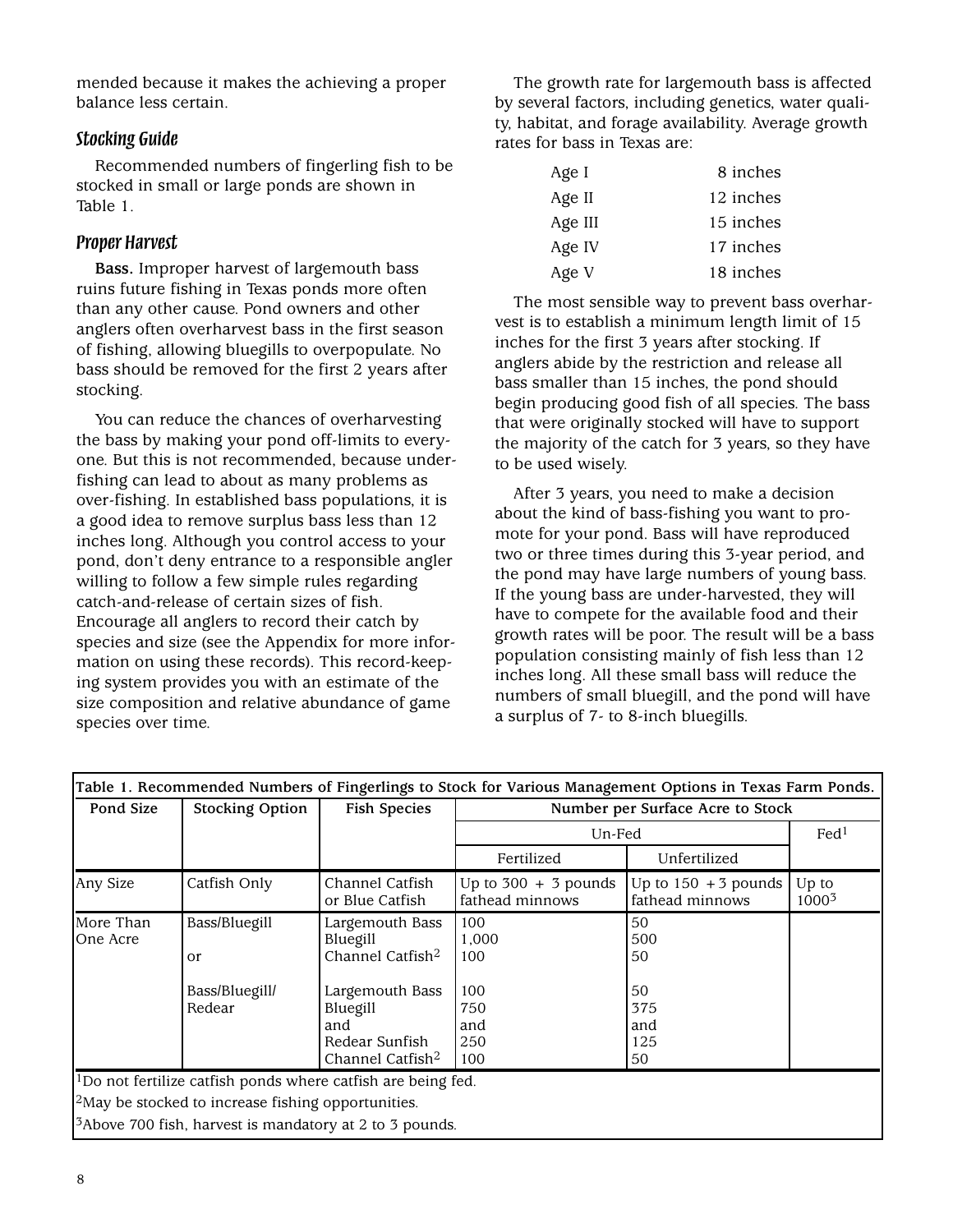If you are interested in catching bass larger than 12 inches long, 8- to 12-inch bass must be harvested. Harvest about 25 8- to 12-inch bass (weighing a total of 10 to 15 pounds) per acre each year after the third year from stocking. Removing these small bass reduces competition and allows some fish to grow to larger sizes. The following chart shows average weights for bass of various lengths. These statistics are useful for estimating the total poundage removed per surface acre per year.

| Bass Length (inches) | Average Weight (pounds) |
|----------------------|-------------------------|
| 8                    | 0.25                    |
| 9                    | 0.35                    |
| 10                   | 0.50                    |
| 11                   | 0.70                    |
| 12                   | 0.90                    |
| 13                   | 1.10                    |
| 14                   | 1.50                    |
| 15                   | 1.80                    |
| 16                   | 2.25                    |
| 17                   | 2.70                    |
| 18                   | 3.30                    |
| 19                   | 3.90                    |
| 20                   | 4.50                    |
| 21                   | 5.40                    |
|                      |                         |

To keep the bluegill in good condition, incorporate a "slot limit" for releasing 12- to 15-inch bass from the third year on. Releasing bass of this size will also ensure that some bass will grow to more than 15 inches. Keep the harvest of bass longer than 15 inches to a minimum so that some larger, quality bass will survive.

If bass have not been harvested properly, you may need to make adjustments to the fish community. It is likely that the bass have been overharvested if anglers are catching mainly 3- to 5 inch bluegills and few or no bass. This problem can be corrected by stocking 40 8- to 12-inch bass per acre. Until small bass become abundant, make sure that all bass caught are released. Then, bass smaller than 12 inches and larger than 15 inches can again be harvested.

If many small bass and only a few large bluegills are caught, the bass have been underharvested. In this case, stock 30 bluegills, at least 5 inches long, per acre. Harvest about 25 8- to 12 inch bass per acre each year thereafter. Again, bass 12 inches long and larger should be released.

If you decide to stock a new pond with limited numbers of advanced bass and bluegills rather than fingerling fish, the few bass must be

returned to the pond and carefully protected. You cannot afford to lose the original fish, as they are present in limited numbers.

**Catfish.** You may begin harvesting catfish whenever the fish reach an edible size. Check catfish of catchable size for body condition. Numerous "skinny" catfish could be caused by overcrowding (corrected by increased harvest) and/or inadequate food supply (corrected by increased feeding frequency).

Catch records are important for determining when supplemental stocking is needed. In catfishonly ponds, at least half of the original fish should be caught before restocking. The total weight of catfish in these ponds should not exceed 1,000 pounds per surface acre during the warm months to decrease the risk of fish losses from oxygen depletion. In ponds where catfish were stocked in combination with largemouth bass and forage, occasional restocking may be needed to maintain the catfish populations over time. In these ponds, supplementally stock catfish at least 10 inches in length at the rate of 25 to 50 per surface acre at 2 to 4-year intervals. However, the total weight of catfish in "combination" ponds should not exceed 250 pounds per surface acre to reduce potential competition for food between species.

## *Assessment and Corrective Actions in Small Impoundments*

The size of the pond and the clarity of the water are critical factors to consider in assessing the status of the fish in your pond. The specific effects are discussed in the first section of this publication.

#### *Identifying Fish Species*

Identifying major sport, forage, and rough fish species is essential for interpreting assessment information. While it is neither practical to include every species and subspecies found in Texas in this publication nor necessary for you to know them, being able to identify the species shown here will enhance your management efforts.

#### *Assessment Techniques for Analyzing Fish Populations*

Poor-quality fishing in most farm ponds is caused by unbalanced and/or undesirable fish populations. To determine the status of a fish population, you must take samples to assess the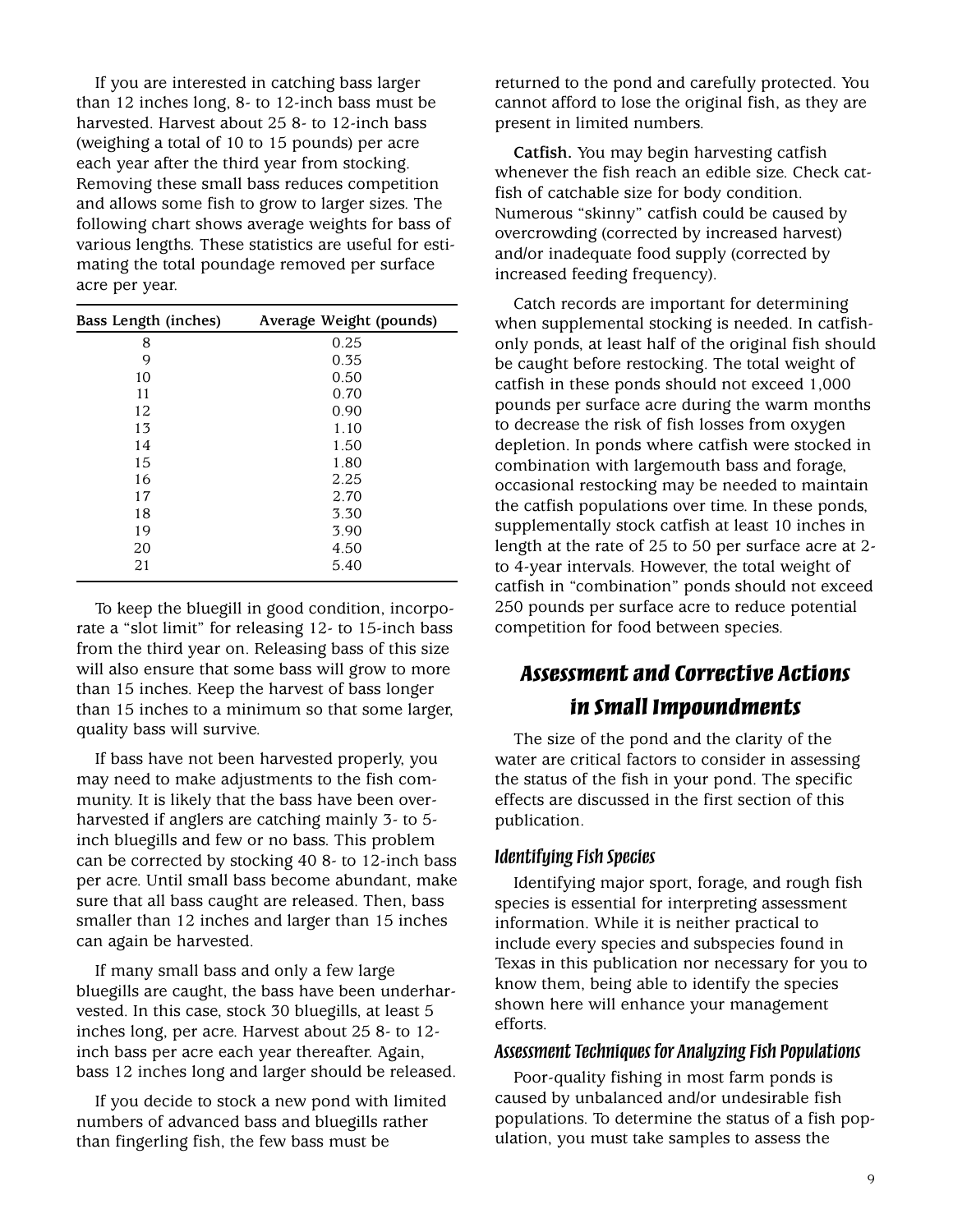species composition and size distribution in your pond. You can use one of several methods to sample fish populations, including partial rotenone treatments, electro-shockers, gill nets, traps, shoreline seining, and angler catch records. Although the first four techniques can provide excellent information, they are not practical for most pond owners. So, most pond owners rely on shoreline seining and angler catch records for making management decisions.







**Shoreline Seining.** Shoreline seining is a good technique for assessing the status of many fish populations. Seine from June through September. A 15-x-4-foot minnow seine with 1/4-inch mesh is good for most ponds. Seining provides information on the presence and reproductive success of largemouth bass and bluegill. Excessive aquatic vegetation and brush will make seining difficult. Make a minimum of three quadrant hauls (more in larger lakes) in different areas to collect a representative fish sample from shoreline habitat (see diagram). Record the numbers and sizes of each species collected for each seine haul.

**Angler Catch Records.** You can also gather assessment information from angler catch records, which often provide information on species not easily collected by shoreline seining. It sounds like fun, but to collect meaningful information, anglers should fish regularly with a variety of lures and baits (to catch as many of the species as possible) or fish consistently with similar gear from year to year (to identify changes in length and abundance). A sample record form (see Appendix) has been included to indicate pertinent information to be recorded.

Assessment using angler catch records is only as good as the information collected; therefore make an extra effort to record the numbers and lengths of all species caught, along with other pertinent observations. Definite trends in harvest composition will become apparent over time, providing you with reliable information necessary for making management decisions.

A recent research study found a strong correlation between sport fishing and electrofishing data in largemouth bass populations, when %PSD (Percentage Size Distribution), %RSD-15 (Relative Stock Density), and Wr (relative weight) values were compared.

There was a weaker correlation between sport fishing and electrofishing data for sunfish populations when values for %PSD, %RSD-8, and Wr were compared. The fishing method described below for largemouth bass was used in that study, and the method described for sunfish should increase the strength of that correlation.

The objective of these fishing methods is to catch fish that represent the proportion of different sizes present in the pond.

- A: To collect largemouth bass
	- 1. Use artificial lures in three length categories: 1- to 2-inch, 2- to 4-inch, and 4- to 8-inch. The combination of these lure lengths allows you to target all sizes of bass in the pond.
	- 2. Fish each lure for 30-minute intervals until you have caught 20 largemouth bass 8 inches or longer.
	- 3. Be sure to fish all three lures an equal amount of time before you stop fishing.
	- 4. Fish all areas of the pond.

The fish caught in each 30-minute interval should be kept alive until the end of the interval and then weighed and measured. If you are returning them to the pond, clip their fins so you can be sure not to count them again in the analysis. Be aware that, in muddy ponds (secchi disk values 12 inches or less), this fishing method will overestimate the proportion of large fish in the population.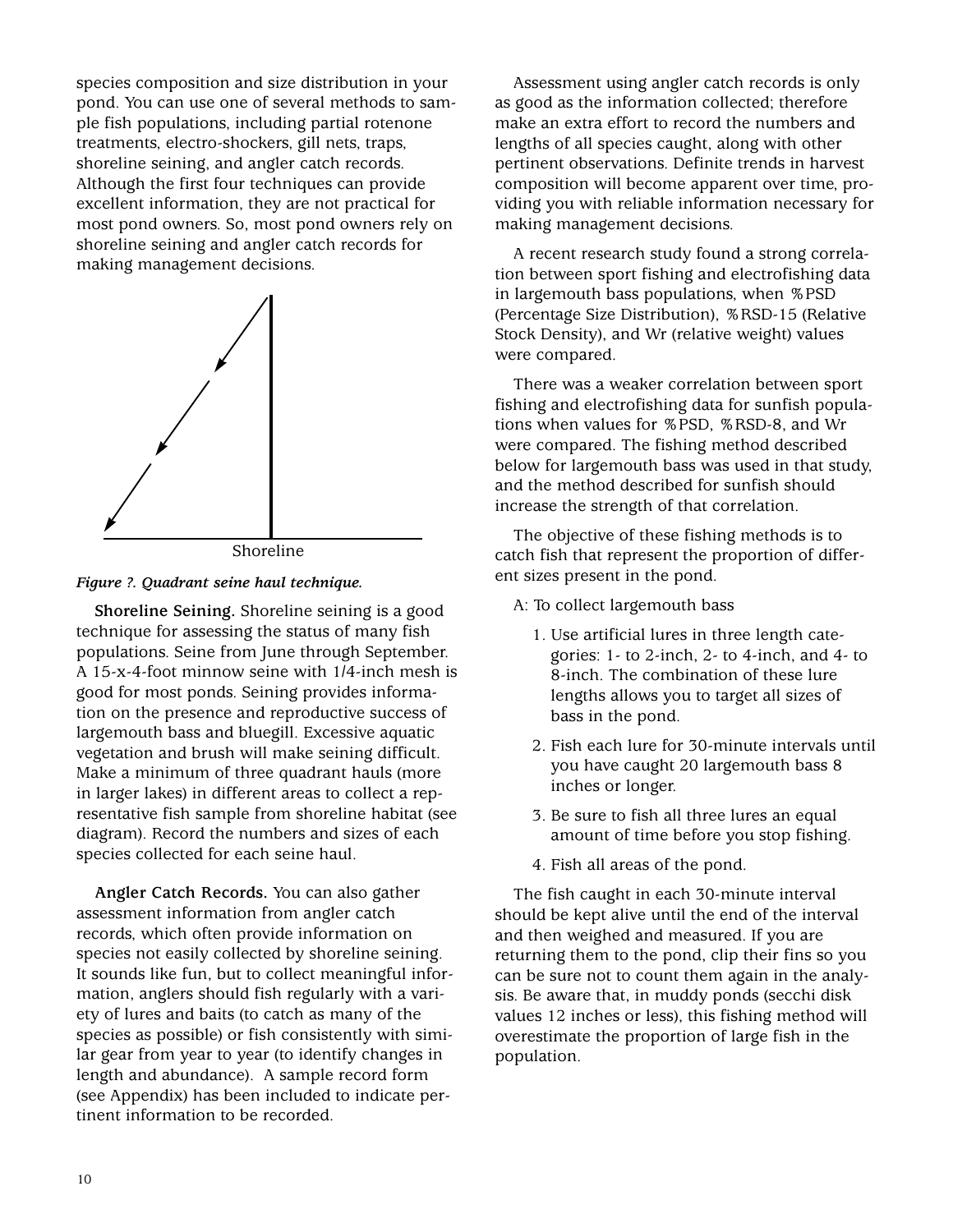- B: To collect sunfish
	- 1. Use 1 or 2 segments of a Berkley Power Wiggler or some other small lure on a #8 hook, 1 split shot, and light line.
	- 2. Fish until you collect 100 sunfish. Return the fish to the pond every 30 minutes, after weighing and measuring them.
	- 3. Fish each lure an equal amount of time.
	- 4. Fish all areas of the pond.

With these fishing methods, you can use the data you collect to calculate population structure indices for largemouth bass and sunfish in ponds. However, this method is not a substitute for having an experienced biologist sample your pond and make management recommendations.

#### *Interpreting the Results*

Once you have collected assessment data for your pond,you must interpret it to make management decisions. Interpretations are based on the species composition and sizes for bass-bluegill populations.

**Species Composition.** The first factor to examine for all ponds is the presence or absence of certain key species. If undesirable fish have been stocked or have entered the pond, you must assess their impact as competitors or predators of the desirable species.

Species like gar, bowfin, flathead catfish, or chain pickerel compete with largemouth bass for available forage. Green sunfish, hybrid sunfish, and warmouth produce small numbers of young and compete for forage with small largemouth bass. As a result, largemouth bass do not perform well in ponds with only those species. The presence of these species in a pond with an adequate bluegill population, however, poses little threat to bass populations.

Crappie also compete with largemouth bass for forage, and their high reproductive rate may create stunted, starving crappie populations in small impoundments.

Other undesirables, regardless of the size of the pond, include black or yellow bullheads, common carp, carpsuckers, buffalo, and Rio Grande cichlid (Rio Grande perch). These species compete with desirable species for food and space. Several of these species can create muddy conditions in ponds.

In ponds managed for catfish only, any predator capable of feeding on catfish (such as largemouth bass, gar, or flathead catfish) should be avoided. Likewise, species that compete with the catfish for food (like green sunfish, golden shiners, and black or yellow bullheads) are undesirable.

**Bass-Bluegill Population Structure.** After you have determined which species are present, seine to determine the presence or absence of bass and bluegill reproduction. These two species provide the basis for predator-prey relationships in Texas farm ponds. The seine is the best single method for gathering information on overall pond balance. Use Table 2 to evaluate the data collected by the quadrant seine haul technique. The presence or absence of bass and bluegill reproduction should almost always provide the information required for pond management decisions. Supplement this information with angler catch records whenever possible to provide information on the sizes of adult sport species in the pond. Some pond owners can use accurate records of numbers and sizes of fish caught by anglers for more in-depth assessment and management. A detailed description of the methods is contained in the Appendix.

**Catfish Population Structure.** Since shoreline seining will not provide much information on catfish, base your assessment of catfish populations on catch records and the general condition of the fish caught. Although these techniques apply specifically to catfish-only ponds, they can be useful for catfish assessment in multi-species ponds as well. At appropriate stocking rates (see Table 1), survival of stocked catfish will approach 100 percent. Knowing how many catfish have been removed will allow you to calculate how many remain in the pond. Under no circumstances should the total weight of catfish exceed 1,000 pounds per surface acre during the warm months.

Although some pond owners do not regularly feed their catfish, occasional feeding (at intervals of 1 to 3 weeks) with floating pellets allows you to determine whether the population has declined. If the number of catfish coming to feed drops markedly and remains low even in a variety of weather conditions, the population has probably been reduced by disease or vandalism. When you collect the catfish for population assessment, also make note of their body condition (plumpness).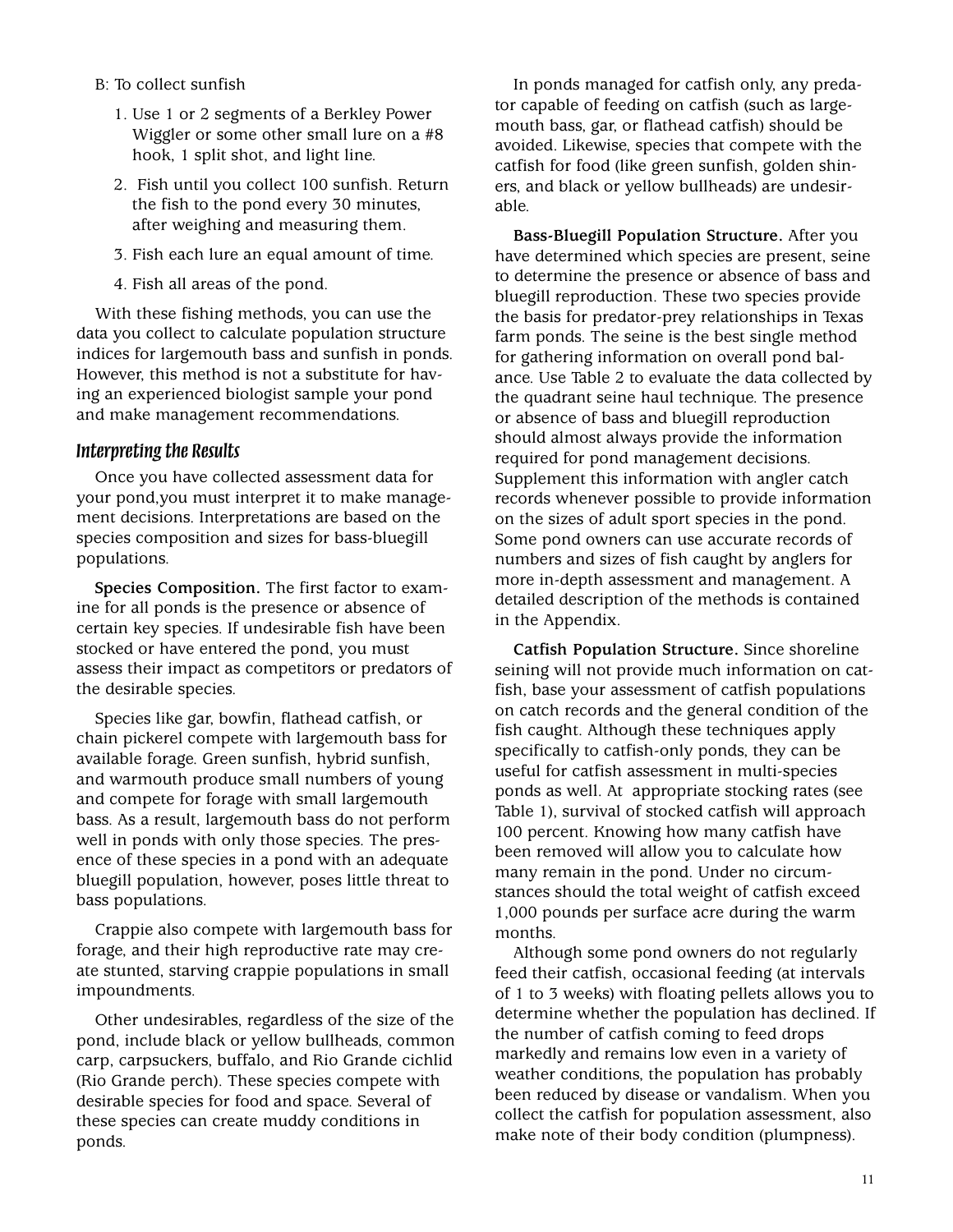Since a distended gut can be misleading when you are making visual appraisals, concentrate on the thickness of the flesh when you observe the fish from above. If the catfish are overstocked and/or the food supply is insufficient, the fish will become "skinnier" over time. This sometimes happens if unexpected natural spawning occurs. In contrast, as the fish population declines because of fishing (or other mortality), the flesh will become thicker and "fatter."

#### *Corrective Management*

Three techniques can be used for correcting unbalanced or undesirable fish populations: renovation, harvest manipulation, and supplemental stocking. However, if unsatisfactory fish populations are the result of poor water quality, improper pond design, or an overabundance of aquatic vegetation, these techniques used alone may not be successful.

**Renovation.** Consider total renovation using rotenone if species such as gar, bowfin, flathead catfish, chain pickerel, black bullheads, common carp, buffalo, and carpsuckers are present. If crappie are present, stunting (poor growth) and overpopulation can sometimes occur, and renovation may be necessary. The presence of warmouth and green sunfish does not require renovation if bluegill are present or can be supplementally stocked.

**Harvest Manipulation.** Angler harvest is an important management tool for adjusting the population structure of sport species. For bass and

bluegill ponds, harvest recommendations are determined by the relative abundance of the two species and their size distributions based on angling records and PSD values (Table 2). Harvest recommendations for balanced bass-bluegill populations are given in the Harvest Recommendations section.

For blue or channel catfish, maintain harvest records to determine the number of the original stocking removed. Balanced bass and bluegill populations may limit catfish reproduction even if spawning habitat is provided. If the catfish seem to be in poor condition (they look skinny), increase the harvest substantially to reduce competition for the food supply.

All other species caught should be removed from the pond regardless of size and number. These include gar, bowfin, flathead catfish, chain pickerel, bullhead, Rio Grande cichlid (Rio Grande perch), common carp, buffalo, carpsucker, green sunfish, and warmouth.

**Supplemental Stocking.** Soemtimes, pond assessment evaluations determine that supplemental stocking is needed to restore balance or establish a fishery. If shoreline seining and angler records reveal that bass are not present, a population could be established by stocking 20 8- to 12 inch bass per surface acre, if forage is available. If bluegills are abundant and stunted at about 3 inches, increase this rate to 40 bass per surface acre. If you stock smaller fingerlings, they usually won't survive in a pond with an established popu-

| Table 2. Assessment of Fish Populations Based on Seining June to October.                                                    |                                                 |                                                                                                                  |  |  |  |  |  |  |
|------------------------------------------------------------------------------------------------------------------------------|-------------------------------------------------|------------------------------------------------------------------------------------------------------------------|--|--|--|--|--|--|
| Seine Contents                                                                                                               | <b>Status</b>                                   | Recommendations                                                                                                  |  |  |  |  |  |  |
| Young bass <sup>1</sup> present; many recently hatched<br>bluegills <sup>2</sup> ; few intermediate <sup>3</sup> bluegills   | Population balanced                             | Use 12" to 15" slot or other goal-oriented<br>harvest regulation                                                 |  |  |  |  |  |  |
| No young bass <sup>1</sup> ; no recently hatched bluegills <sup>2</sup> ;<br>many intermediate bluegills <sup>3</sup>        | Bluegills overcrowded                           | Stock 20 to 40 8" to 12" bass per acre;<br>stop bass harvest for 1 year or completely<br>renovate & restock pond |  |  |  |  |  |  |
| No young bass <sup>1</sup> ; many recently hatched<br>bluegills <sup><math>2</math></sup> and very few intermediate bluegill | Bass badly<br>overcrowded                       | Remove 25 to 40 of overcrowded size per<br>acre; return larger bass                                              |  |  |  |  |  |  |
| No young bass <sup>1</sup> ; no recently hatched bluegills <sup>2</sup> ;<br>few intermediate bluegills <sup>3</sup>         | Competition from<br>undesirable fish<br>species | Renovate with rotenone and restock                                                                               |  |  |  |  |  |  |
| Young largemouth bass present; many recently<br>hatched sunfish; few intermediate sunfish                                    | Moderately<br>overcrowded bass                  | Remove 10 to 15 overcrowded bass/acre                                                                            |  |  |  |  |  |  |
| <sup>1</sup> Less than 4 inches long                                                                                         |                                                 |                                                                                                                  |  |  |  |  |  |  |
| <sup>2</sup> Less than 2 inches long                                                                                         |                                                 |                                                                                                                  |  |  |  |  |  |  |
| $33$ inches to 6 inches                                                                                                      |                                                 |                                                                                                                  |  |  |  |  |  |  |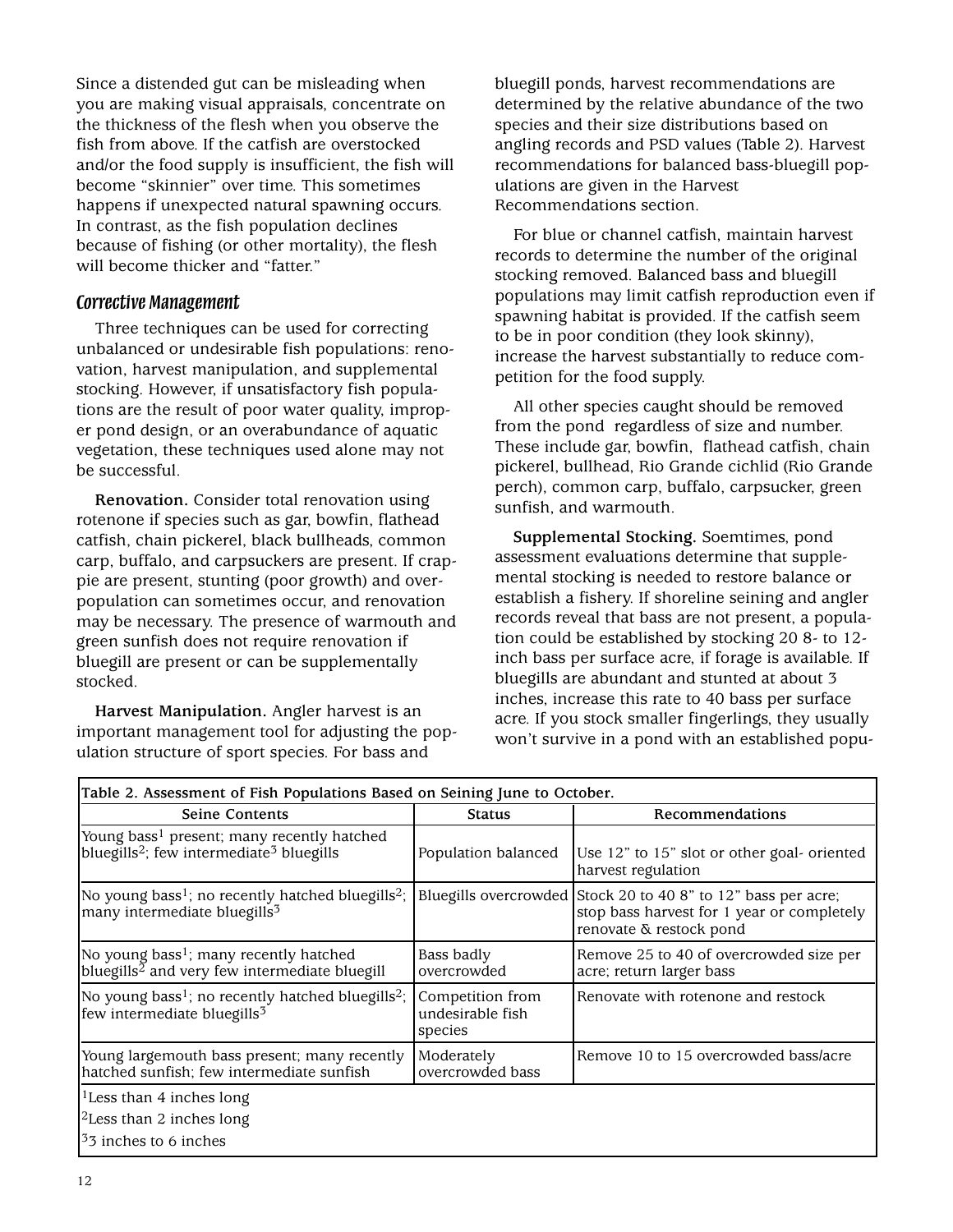lation. A common but unwise practice of many avid bass anglers is to add more bass just because bass are what they like to catch. But if the bass are already unable to sustain their numbers because of poor water quality or inadequate forage, adding fingerlings will not correct the situation.

The only time you should stock bass on top of an existing balanced bass population is to introduce Florida bass to spawn with native bass. The resulting F1 cross of the two subspecies may grow faster and larger than the parents, if proper forage, habitat, and water quality are present. Stocking 20 advanced (6- to 8-inch) Florida bass fingerlings per surface acre should establish a breeding population in most ponds. However, you should first consult with a fisheries biologist before you supplementally stock Florida bass. If your assessment indicates that bluegill are not present, you should stock advanced bluegill fingerlings (3 inches and larger) at the rate of 40 per surface acre. This is often needed in ponds where warmouth and green sunfish are the only forage species available for bass. Several species can be stocked with the bluegill to further increase forage availability. Threadfin shad are often stocked at 200 to 500 per surface acre, although restocking is sometimes needed in small shallow ponds because of die-offs due to this species' sensitivity to water temperatures below 42oF and/or over-predation by the bass. This species is a relatively slow swimmer and will often be rapidly eliminated.

In established multi-species ponds, you can stock channel and/or blue catfish (if none are already present) at the rate of 100 per surface acre. Fingerlings should be no smaller than 10 inches to avoid predation by adult bass. Re-stocking may be needed every 3 to 5 years at rates of up to 100 fingerlings per surface acre, since bass and bluegill populations often limit the natural reproduction of catfish. Do not restock catfishonly ponds until half of the original number have been removed. However, the total weight of catfish present should never exceed 1,000 pounds per surface acre during the warm months. The stocking rate you use should be based on the size of the pond, the condition and total weight of the catfish present, and the frequency of feeding. Fathead minnows are often supplementally stocked in catfish-only ponds at the rate of 500 to 1,000 per surface acre to provide additional forage. Although catfish do not normally spawn in small ponds, catfish stocked alone should not be encouraged to reproduce by adding spawning habitat, since reproduction cannot be controlled and overpopulation and stunting may result.

#### *Other Management Considerations*

Some aspects of pond management are not covered in detail in this publication. Aquatic weed control, pond renovation, habitat improvement, fertilization, and pond construction are a few examples. However, material has been published about these and other important aspects of pond management (see References). Remember, appropriate stocking is only one step toward enjoying good farm-pond fishing. Many of these additional management techniques are also necessary.

#### *Summary*

This publication provides management information to pond owners to increase the recreational value of their sport fishery. The information here should help you to effectively stock and manage your pond under most conditions. Even after the pond has been properly stocked, an assessment made, and necessary corrective actions taken, you should continue to monitor fish populations. Shoreline seining and accurate catch records will provide good assessment information for your future management decisions. If you encounter special problems or conditions, advice is available from qualified fisheries biologists with consulting firms, fish farms, universities, and state and federal agencies.

Proper management of fish in a pond is as much an art as a science. As research continues and the results are developed into recommendations, pond management will become more successful.

The art of management will always be a necessity. Even if all the science needed for pond management were available in this publication, you would still need to be able to choose the best combination of facts to deal with your particular problems. Experience, learning from mistakes and successes, is the only way to develop the art of management.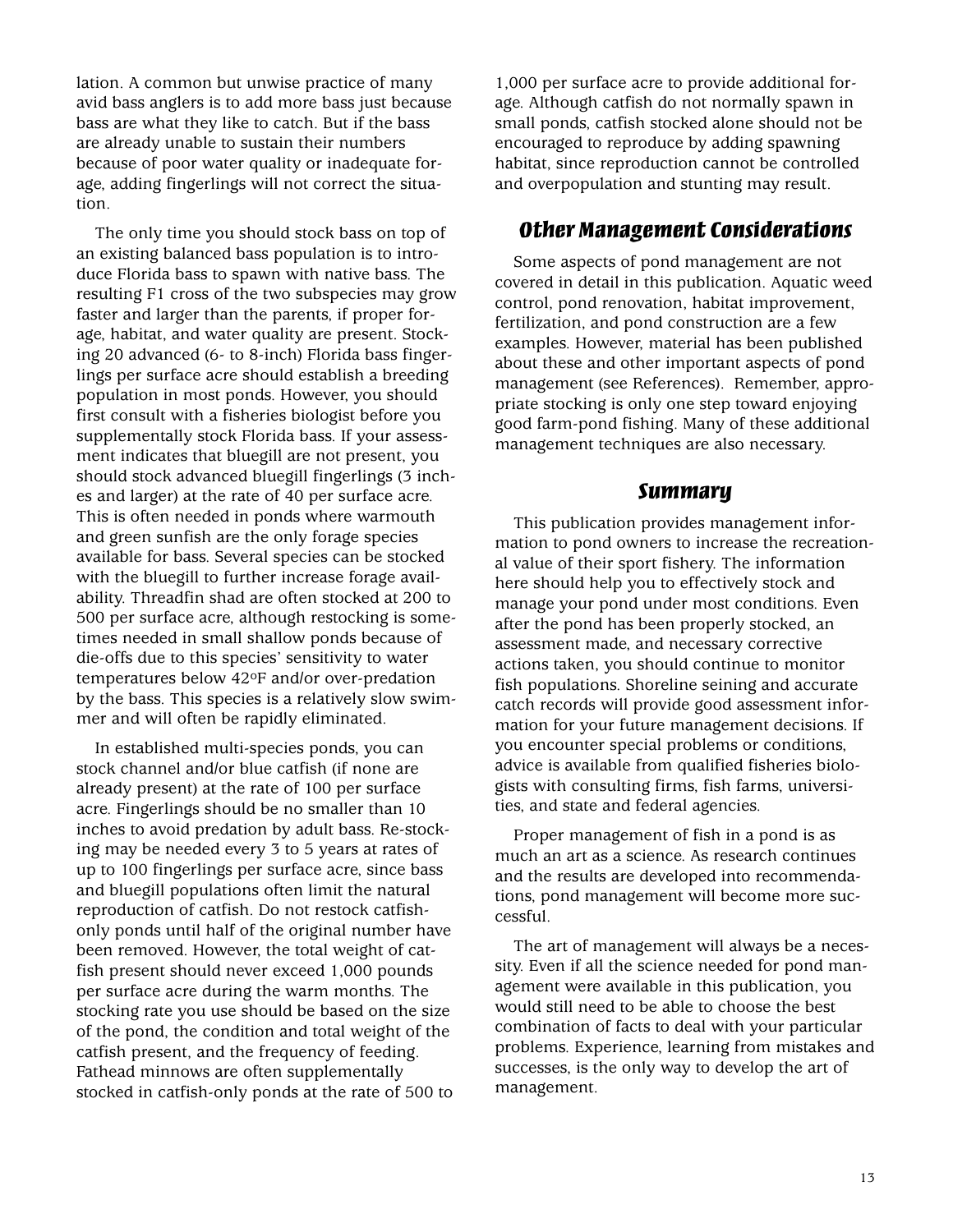### *References*

U.S. Department of Agriculture Natural Resources Conservation Service 101 South Main Street Temple, Texas 76501

"Building a Pond." Farmers Bulletin No. 2256. 1973. 13 pp.

"Catfish Farming." Farmers Bulletin No. 2260. 1981. 29 pp.

"Ponds: Planning, Design, Construction." Agricultural Handbook No. 590. 1982.51 pp.

Texas Parks and Wildlife Department 4200 Smith School Road Austin, Texas 78744

Forshage, Allen A., and Kenneth R. Moore. "Fish Habitat Improvement in Reservoirs." PWD Booklet 30QO-12. Printed May 1980.

Inman, C. R. "Construction Hints and Preliminary Management Practices for New Ponds and Lakes." PWD Booklet 3000-7. Printed March 1980. 10 pp.

Kemp, Robert J. "Freshwater Fishes of Texas." 1971. 40 pp.

Menn, C. T. "Rotenone: Its Use in Fisheries Management." PWD Brochure 3000-77.October 1979.

Smith, Dwane Q., and John M. Mitchell. "The Ecology of Farm Pond Fertilization." PWD Brochure 3000-24. Printed June 1978.

Texas Agricultural Extension Service Department of Wildlife and Fisheries Nagle Hall, Texas A&M University College Station, Texas 77843

Davis, James T., and Kim Jefferson. "Aquatic Plants Field Identification Guide." CD-ROM.

Higginbotham, Billy. "Threadfin Shad Management and Culture." Texas Agricultural Extension Service publication L-2085. 2 pp.

Higginbotham, Billy. "Texas Farm Pond Management Calendar." Prairie View Cooperative Extension Program publication. 2 pp.

Higginbotham, Billy. "Forage Species: Range, Description, and Life History." Southern Regional Aquaculture Center publication SRAC 140.

Higginbotham, Billy and Donny W. Steinbach. "Renovation of Farm Ponds." Texas Agricultural Extension Service publication L-2084. 2 pp.

Lock, Joe. "Pond Fertilization." Publication A0904. 2 pp.

Lock, Joe. "Management of Recreational Fish Ponds in Texas." 1995. Texas Agricultural Extension Service publication B-213. August 1993. 18 pp.

Lock, Joe. "Largemouth Bass: Biology and Life History." Southern Regional Aquaculture Center publication SRAC 200.

Lock, Joe, and James Davis. "Liming Farm Fish Ponds in East Texas Publication." Texas Agricultural Extension Service publication L-1864. January 1986. 2 pp.

Lock, Joe, and Don Steinbach. "Catfish in Farm Ponds For Food and Recreation." Texas Agricultural Extension Service publication B-1319. June 1992. 5 pp.

Masser, Michael P., and John W. Jensen. "Calculating Area and Volume of Ponds and Tanks." Southern Regional Aquaculture Center publication SRAC 103. August 1991. 7 pp.

Masser, Michael P., and John W. Jensen. "Calculating Treatments for Ponds and Tanks." Southern Regional Aquaculture Center publication SRAC 410. August 1991. 7 pp.

Steinbach, Donny W., and Richard Noble. "Largemouth Bass." Texas Agricultural Extension Service publication L-2083. 2 pp.

Steinbach, Donny W., and Billy Higginbotham. "Clearing Muddy Ponds." Publication A0905. 1 p.

Wurts, William A., and Robert M. Durborow. "Interactions of pH, Carbon Dioxide, Alkalinity, and Hardness in Fish Ponds." Southern Regional Aquaculture Center publication SRAC 464. December 1992. 4 pp.

## *Appendix*

#### *Assessing Population Size Structure*

A technical index commonly used to analyze the size distribution of bass-bluegill populations from catch records is Percentage Size Distribution (PSD). To determine the angling PSD for bass, the number of quality bass (12 inches and longer) is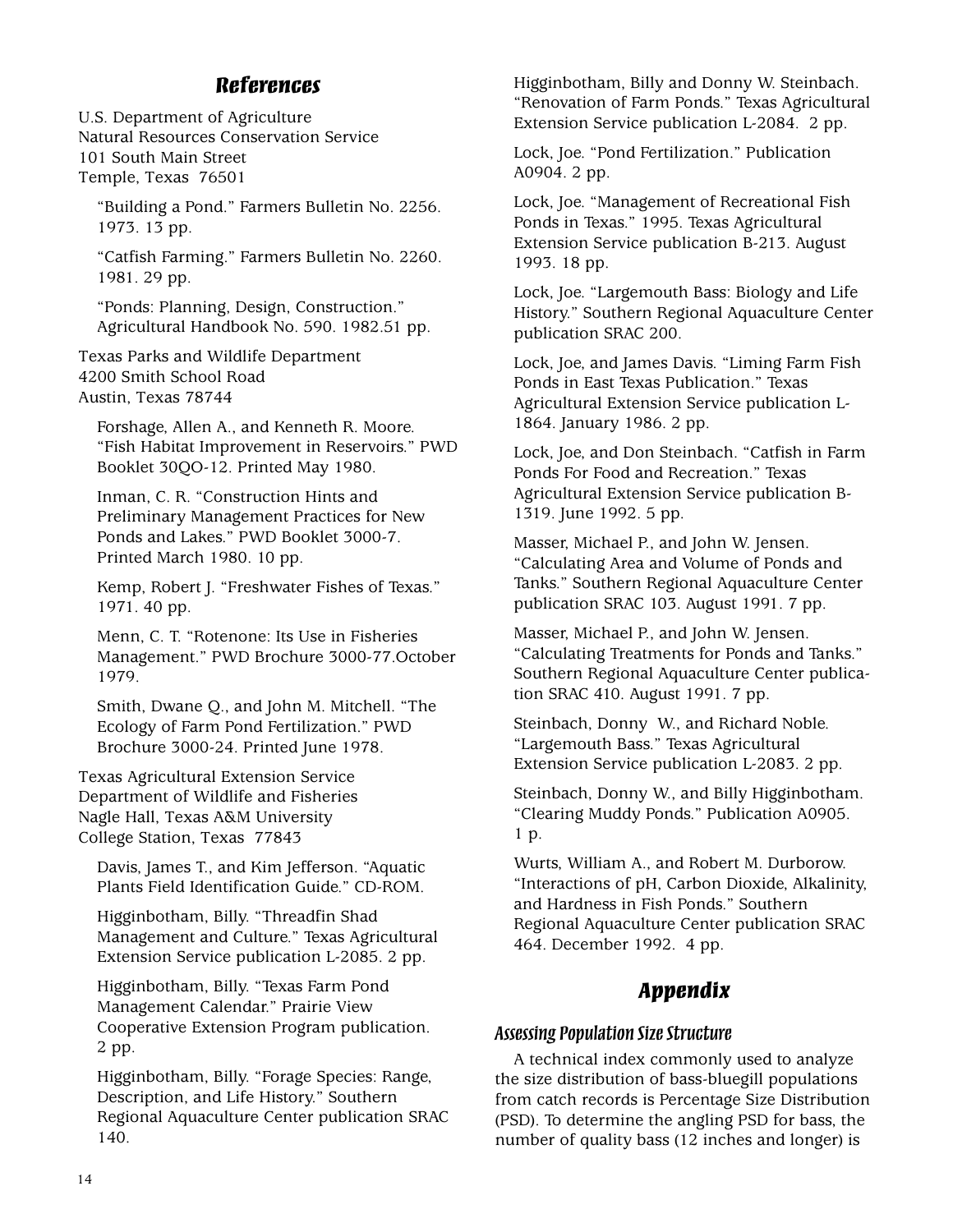divided by the total number of bass and then multiplied by 100. A balanced bass population should have an angling PSD between 20 percent and 60 percent.

**Example:** Catch records indicate that 100 bass were caught, 33 of which were 12 inches or longer. The PSD would be:

> 33 (bass 12 inches and longer)/100 (all bass)  $x 100 = 33\%$

A PSD (bass) of 33 percent means that, of all the bass caught, one-third were at least 12 inches long.

For bluegill, the number of quality bluegill (6 inches and longer) is divided by the total number of bluegill and then multiplied by 100. A satisfactory bluegill angling PSD range is 50 percent to 80 percent.

**Example:** Catch records indicate that 40 bluegill were caught, 20 of which were 6 inches or longer. The PSD would be:

> 20 (bluegill 6 inches and longer)/40 (all bluegill)  $x 100 = 50\%$

A PSD (bluegill) of 50 percent means that, of all bluegill caught, one-half were at least 6 inches long.

To achieve balanced populations, you should strive to maintain PSD values for both species within these suggested ranges. Table A shows evaluations based on angling PSD. The values that fall outside the suggested ranges may be indicate a need for corrective management. Be sure to fish with a variety of lures and baits, with your angling efforts spread throughout the year.

| Table A. Harvest Recommendations Based on Angling PSD Values.                         |                    |                 |                                                                                                                         |  |  |  |  |  |
|---------------------------------------------------------------------------------------|--------------------|-----------------|-------------------------------------------------------------------------------------------------------------------------|--|--|--|--|--|
| <b>Catch Composition</b>                                                              |                    | Angling PSD (%) | <b>Harvest Recommendations</b>                                                                                          |  |  |  |  |  |
|                                                                                       | Bass               | Bluegill        |                                                                                                                         |  |  |  |  |  |
| Bass average 12" to 15"; bluegill<br>range 3" to 6" or larger                         | $40-70$            | $40-60$         | Balanced pond-release 12" to 15" bass                                                                                   |  |  |  |  |  |
| Bass average 12" to 15": bluegill<br>caught are smaller than 5"                       | $20 - 60$          | less than 40    | Bluegill reaching overcrowded condition-<br>harvest more bluegill; release 12" to 15" bass                              |  |  |  |  |  |
| Most bass are 12" or larger; bluegill<br>caught are smaller than 5"                   | greater than<br>70 | less than 40    | Bluegill overcrowded- harvest more bluegill;<br>release all bass                                                        |  |  |  |  |  |
| Bass are easy to catch. Most are<br>smaller than 12"; bluegill 3" to 6"<br>or larger  | less than 20       | 50-80           | Bass reaching over-crowded condition-harvest<br>more bass smaller than 12"; release 12" to<br>15" bass and all bluegill |  |  |  |  |  |
| Bass are easy to catch. Most are<br>smaller than 12"; bluegill (6" plus)<br>labundant | less than 20       | more than 80    | Bass overcrowded. Harvest more bass smaller<br>than 12"; release 12" to 15" bass and all<br>bluegill                    |  |  |  |  |  |
| Undesirable species                                                                   |                    |                 | Consider renovation                                                                                                     |  |  |  |  |  |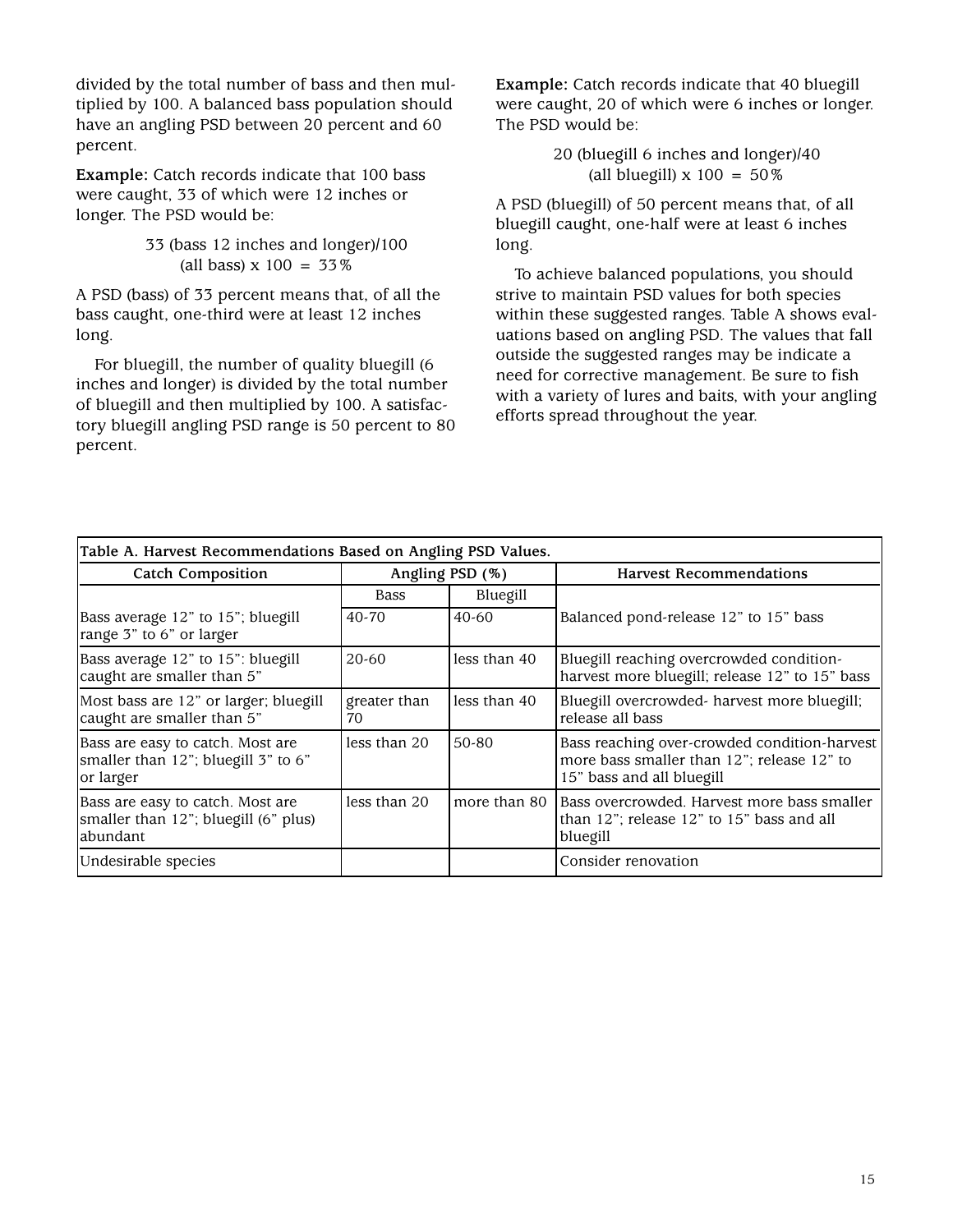# **Catch Record Form** *Catch Record Form*

All fishing, whether or not any fish were caught, should be recorded. If no fish are caught, place a zero (0) under the species you fished for.<br>Otherwise provide the number of fish caught, regardless of whether kept or rel All fishing, whether or not any fish were caught, should be recorded. If no fish are caught, place a zero (0) under the species you fished for. Otherwise provide the number of fish caught, regardless of whether kept or released. One fisherman from the group should sign his initials, just in case some futher information is needed. just in case some futher information is needed.

| Other    |                                        |                                                                                                        | Species       |  |  |  |  |  |  |  |  |  |  |
|----------|----------------------------------------|--------------------------------------------------------------------------------------------------------|---------------|--|--|--|--|--|--|--|--|--|--|
|          |                                        |                                                                                                        | Number        |  |  |  |  |  |  |  |  |  |  |
|          | Channel and<br>blue catfish            |                                                                                                        | released      |  |  |  |  |  |  |  |  |  |  |
|          |                                        |                                                                                                        | kept          |  |  |  |  |  |  |  |  |  |  |
|          |                                        |                                                                                                        | $6"$ +        |  |  |  |  |  |  |  |  |  |  |
| Bluegill |                                        | Less                                                                                                   | than $6"$     |  |  |  |  |  |  |  |  |  |  |
|          |                                        | $15" +$                                                                                                | released      |  |  |  |  |  |  |  |  |  |  |
|          |                                        |                                                                                                        |               |  |  |  |  |  |  |  |  |  |  |
|          |                                        | $12^{n} - 15^{n}$                                                                                      | released kept |  |  |  |  |  |  |  |  |  |  |
| Bass     |                                        |                                                                                                        | kept          |  |  |  |  |  |  |  |  |  |  |
|          |                                        | $\begin{array}{ l }\n \hline \text{Les than 12"} \\ \hline \text{kept} \text{ released}\n \end{array}$ |               |  |  |  |  |  |  |  |  |  |  |
|          |                                        |                                                                                                        |               |  |  |  |  |  |  |  |  |  |  |
|          | $\frac{1}{2}$                          |                                                                                                        |               |  |  |  |  |  |  |  |  |  |  |
|          | Fishing<br>$\text{u}$ aquin $\text{N}$ |                                                                                                        |               |  |  |  |  |  |  |  |  |  |  |
|          | End Time                               |                                                                                                        |               |  |  |  |  |  |  |  |  |  |  |
|          | Start Time                             |                                                                                                        |               |  |  |  |  |  |  |  |  |  |  |
|          | $\operatorname{\textsf{Date}}$         |                                                                                                        |               |  |  |  |  |  |  |  |  |  |  |